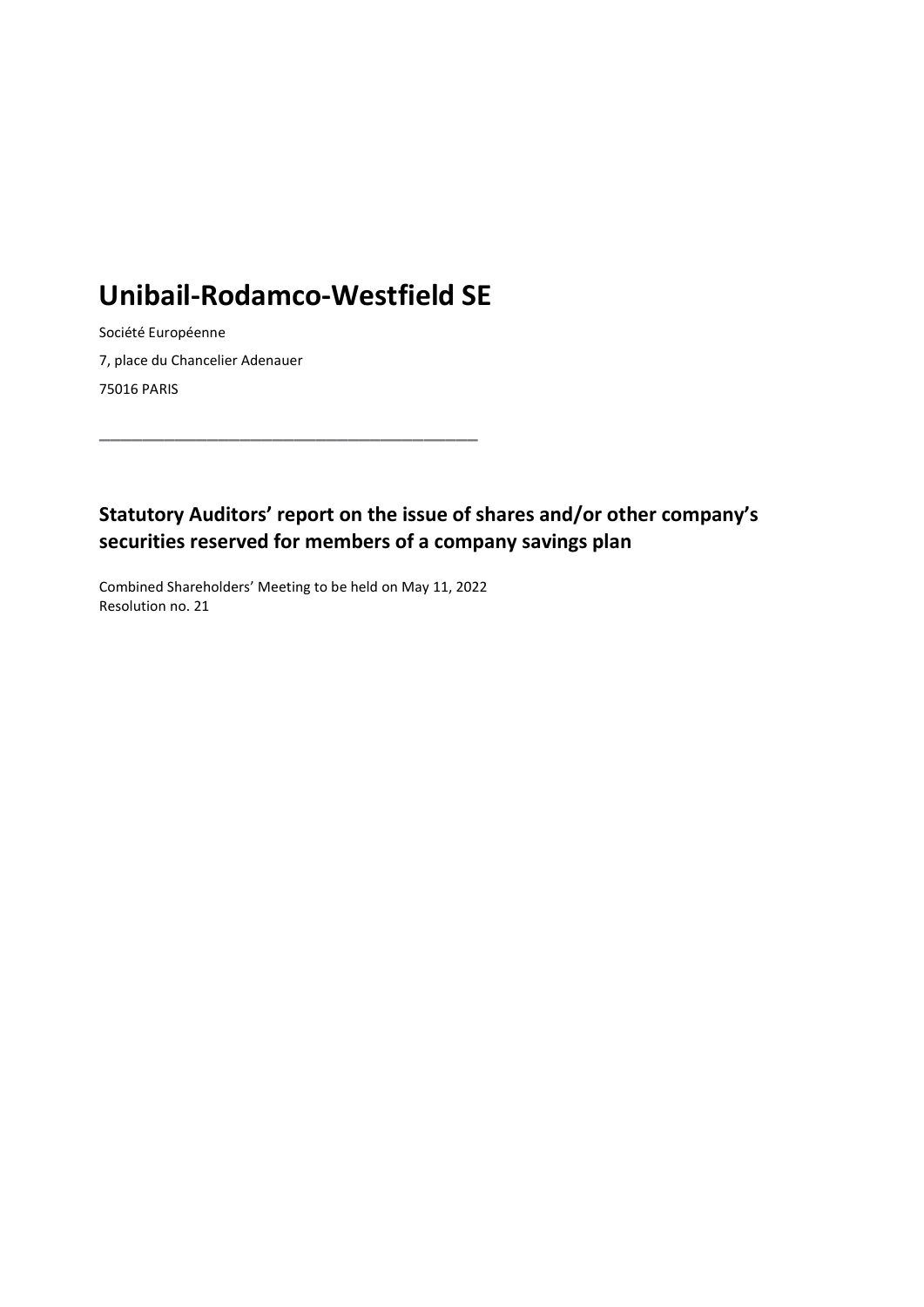Deloitte & Associés ERNST & YOUNG Audit 6, place de la Pyramide de la province de la Pyramide de la Serbe de la Serbe de la Guerra de la Guerra de la 92908 Paris-La Défense Cedex 92037 Paris-La Défense cedex S.A.S. au capital de 2 188 160 €  $S.A.S.$  à capital variable 572 028 041 R.C.S. Nanterre 344 366 315 R.C.S. Nanterre

Commissaire aux comptes Commissaire aux comptes Membre de la Compagnie Régionale de Versailles et du Centre

Membre de la Compagnie Régionale de Versailles et du Centre

## Unibail-Rodamco-Westfield SE

Société Européenne 7, place du Chancelier Adenauer 75016 PARIS

## Statutory Auditors' report on the issue of shares and/or other company's securities reserved for members of a company savings plan

Combined Shareholders' Meeting to be held on May 11, 2022 Resolution no. 21

\_\_\_\_\_\_\_\_\_\_\_\_\_\_\_\_\_\_\_\_\_\_\_\_\_\_\_\_\_\_\_\_\_\_\_

\_\_\_\_\_\_\_\_\_\_\_\_\_\_\_\_\_\_\_\_\_\_\_\_\_\_\_\_\_\_\_\_\_\_\_

This is a translation into English of the statutory auditors' report on the issue of shares and/or other company's securities reserved for members of a company savings plan issued in French and it is provided solely for the convenience of English-speaking users.

This report should be read in conjunction with, and construed in accordance with, French law and professional auditing standards applicable in France.

To the Shareholders,

In our capacity as Statutory Auditors of your Company and pursuant to the provisions of Articles L. 228-92 and L. 225-135 et seq. of the French Commercial Code (Code de commerce), we present our report on the proposed delegation to the Management Board of the authority to decide upon one or more capital increases by the issue of shares and/or securities giving access to the share capital of the company, while cancelling preferential subscription rights, reserved for members of a Company's savings plan (or any other plan for participants which Article L. 3332- 18 of the French Labour Code (Code du travail) authorises the reservation of a share capital increase under similar conditions), either existing or to be set up within the Group comprised of the Company and all or part of the French or foreign companies that enter into the scope of accounting consolidation of the Company, an operation upon which you are called to vote.